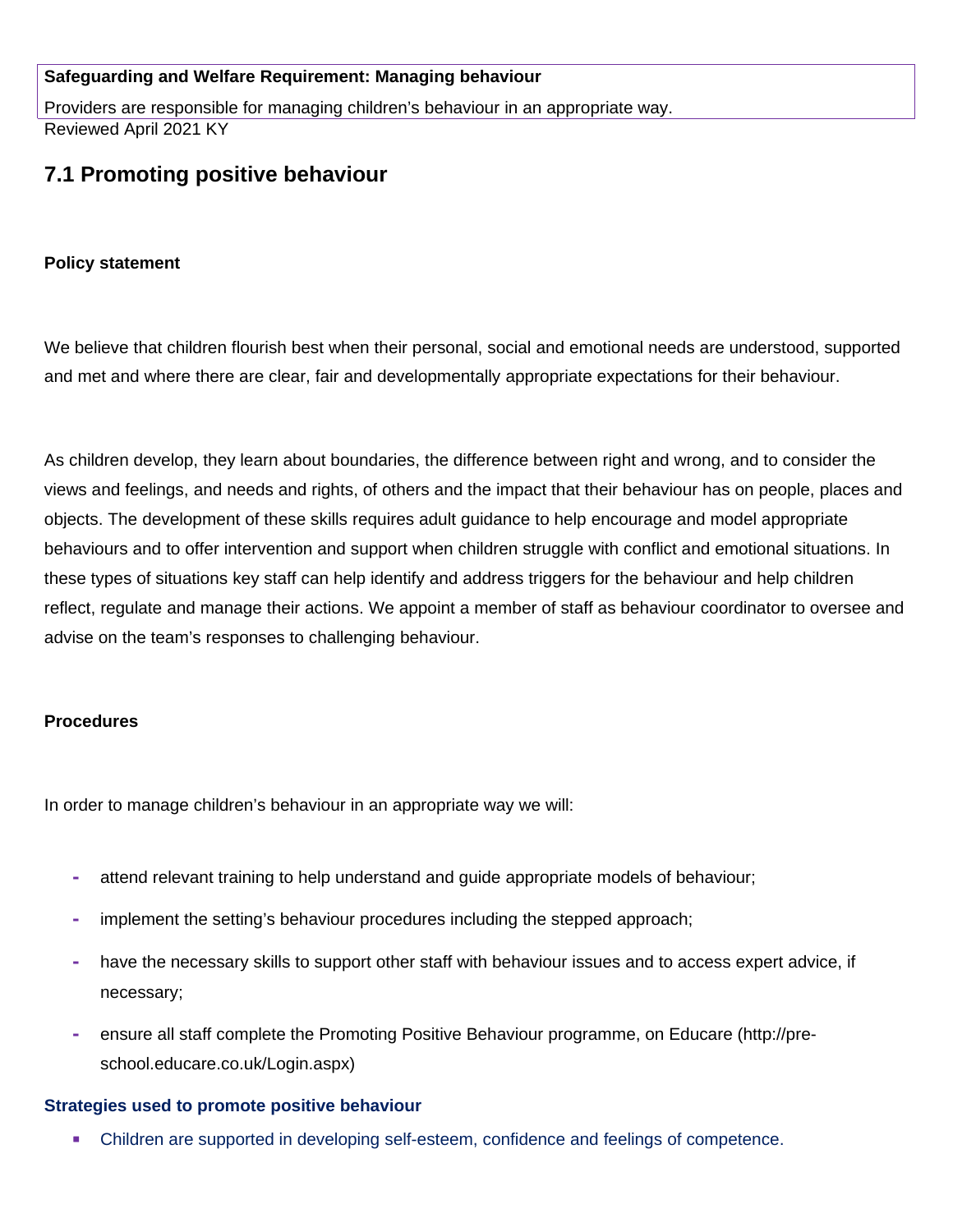- We support each child in developing a sense of belonging in our group, so that they feel valued and welcome
- **During the course of all activities, the staff teach children to take turns, share, help and be polite to others.**
- Children are encouraged to play in a constructive manner and to help tidy up after themselves**.**
- Children are rewarded with praise for considerate behaviour such as kindness and willingness to share.
- Distraction is used as a method of deflecting a child away from bad behaviour and towards a constructive activity.
- Discussion is used to reason with a child to help him/her understand that appropriate behaviour is in the interests of themselves and others. Acknowledgement of feelings, explanation as to what was not acceptable, and supporting children to gain control of their feelings so that they can learn a more appropriate response.
- We do not send children out of the room on their own and do not use 'naughty areas',
- We do not use or threaten physical punishment.
- We do not use humiliation as a form of punishment.
- **We have clear expectations** 
	- Children will not hurt each other
	- Indoors they walk and use quiet voices
	- Everywhere they will tidy away resources once they have finished with them

#### *Stepped approach*

#### **Step 1**

- We will ensure that EYFS guidance relating to 'behaviour management' is incorporated into relevant policy and procedures;
- We will be knowledgeable with, and apply the setting's procedures on Promoting Positive Behaviour;
- We will undertake an annual audit of the provision to ensure the environment and practices supports healthy social and emotional development. Findings from the audit are considered by management and relevant adjustments applied. (A useful guide to assessing the well-being of children can be found at [www.kindengezin.be/img/sics-ziko-manual.pdf\)](http://www.kindengezin.be/img/sics-ziko-manual.pdf)
- ensure that all staff are supported to address issues relating to behaviour including applying initial and focused intervention approaches (see below).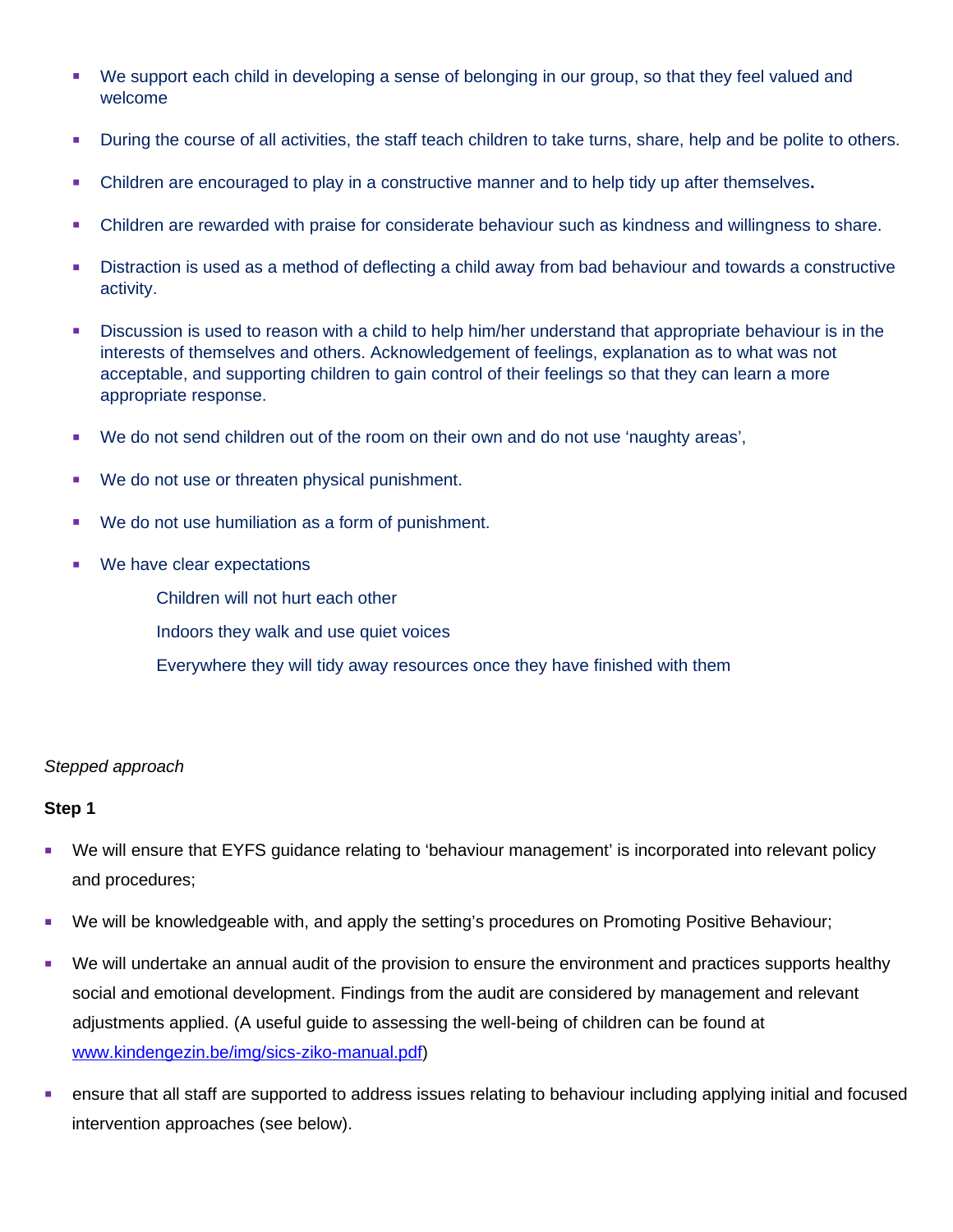#### **Step 2**

- We address unwanted behaviours using the agreed and consistently applied initial intervention approach. If the unwanted behaviour does not reoccur or cause concern then normal monitoring will resume.
- Behaviours that result in concern for the child and/or others will be discussed between the key person, the behaviour coordinator and Special Educational Needs Coordinator (SENCO) or/and supervisor. During the meeting, the key person will use their knowledge and assessments of the child to share any known influencing factors (new baby, additional needs, illness etc.) in order to place the behaviour into context. Appropriate adjustments to practice will be agreed and if successful normal monitoring resumed.
- If the behaviour continues to reoccur and remains a concern then the key person and SENCO should liaise with parents to discuss possible reasons for the behaviour and to agree next steps. If relevant and appropriate, the views of the child relating to their behaviour should be sought and considered to help identify a cause. If a cause for the behaviour is not known or only occurs whilst in the setting then the behaviour coordinator will suggest using a focused intervention approach to identify a trigger for the behaviour.
- If a trigger is identified then the SENCO and key person will meet with the parents to plan support for the child through developing an action plan. If relevant, recommended actions for dealing with the behaviour at home should be agreed with the parent/s and incorporated into the plan. Other members of the staff team should be informed of the agreed actions in the action plan and help implement the actions. The plan should be monitored and reviewed regularly by the key person and SENCO until improvement is noticed.

All incidents and intervention relating to unwanted and challenging behaviour by children should be clearly and appropriately logged.

#### **Step 3**

- If, despite applying the initial intervention and focused intervention approaches, the behaviour continues to occur and/or is of significant concern, then the behaviour coordinator and SENCO will invite the parents to a meeting to discuss external referral and next steps for supporting the child in the setting.
- It may be agreed that the Early Help process should begin and that specialist help be sought for the child  $$ this support may address either developmental or welfare needs. If the child's behaviour is part of a range of welfare concerns that also include a concern that the child may be suffering or likely to suffer significant harm, follow the Safeguarding and Children and Child Protection Policy (1.2). It may also be agreed that the child should be referred for an Education, Health and Care assessment. (See Supporting Children with SEN policy 9.2)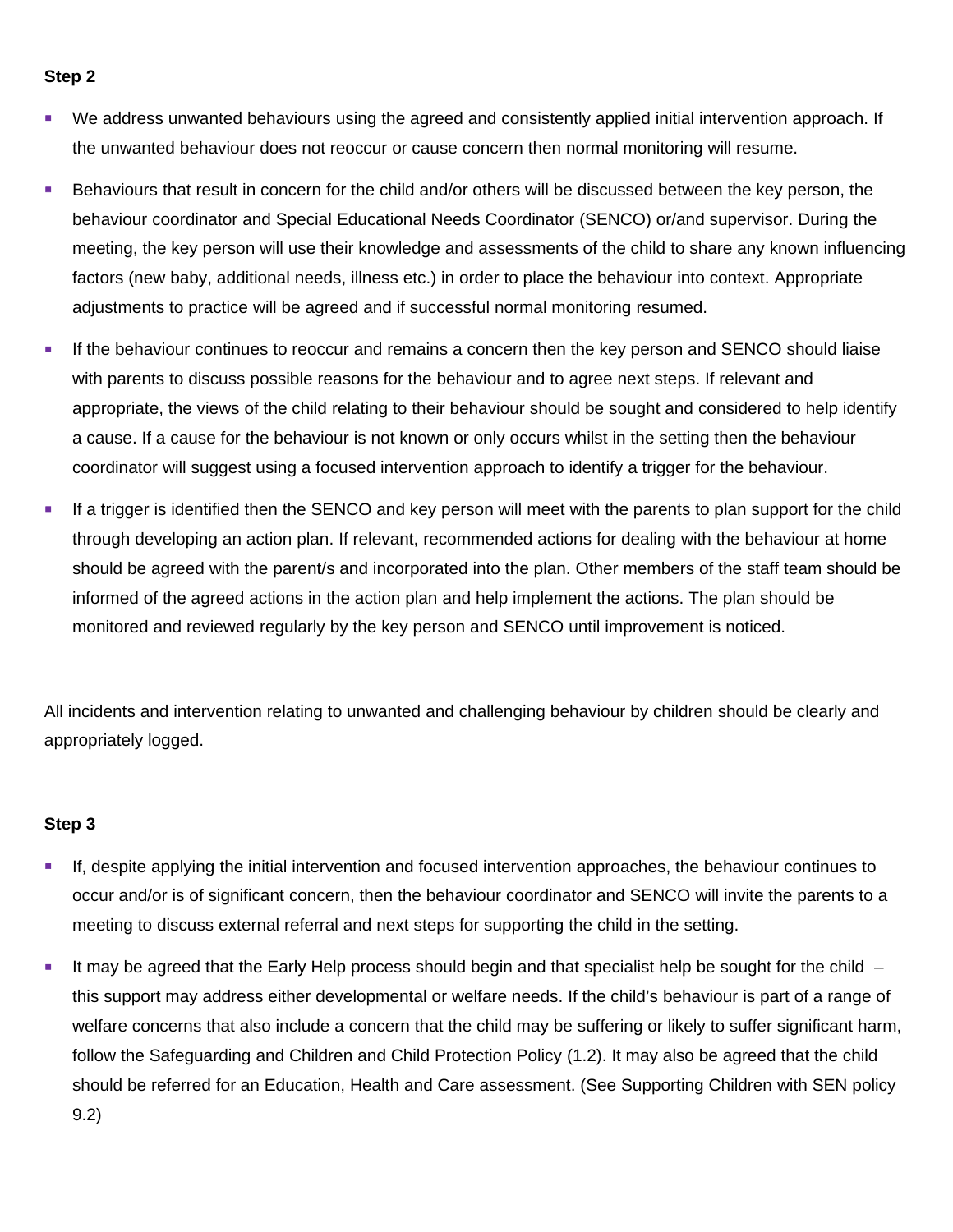Advice provided by external agencies should be incorporated into the child's action plan and regular multidisciplinary meetings held to review the child's progress.

## *Initial intervention approach*

- We use an initial problem solving intervention for all situations in which a child or children are distressed or in conflict. All staff use this intervention consistently.
- **This type of approach involves an adult approaching the situation calmly, stopping any hurtful actions,** acknowledging the feelings of those involved, gathering information, restating the issue to help children reflect, regain control of the situation and resolve the situation themselves.
- **High Scope's Conflict Resolution process provides this type of approach but equally any other similar method** would be suitable. Periodically the effectiveness of the approach will be checked.

**Conflict Resolution** Stop Listen to each other Think about solutions Do what you have agreed Tell an adult if it worked

## *Focused intervention approach*

- The reasons for some types of behaviour are not always apparent, despite the knowledge and input from key staff and parents.
- **Where we have considered all possible reasons, then a focused intervention approach should then be applied.**
- **This approach allows the key person and behaviour coordinator to observe, reflect, and identify causes and ignosity** functions of unwanted behaviour in the wider context of other known influences on the child.
- We follow the ABC method which uses key observations to identify a) an event or activity (antecedent) that occurred immediately before a particular behaviour, b) what behaviour was observed and recorded at the time of the incident, and c) what the consequences were following the behaviour. Once analysed, the focused intervention should help determine the cause (e.g. ownership of a toy or fear of a situation) and function of the behaviour (to obtain the toy or avoid a situation) and suitable support will be applied.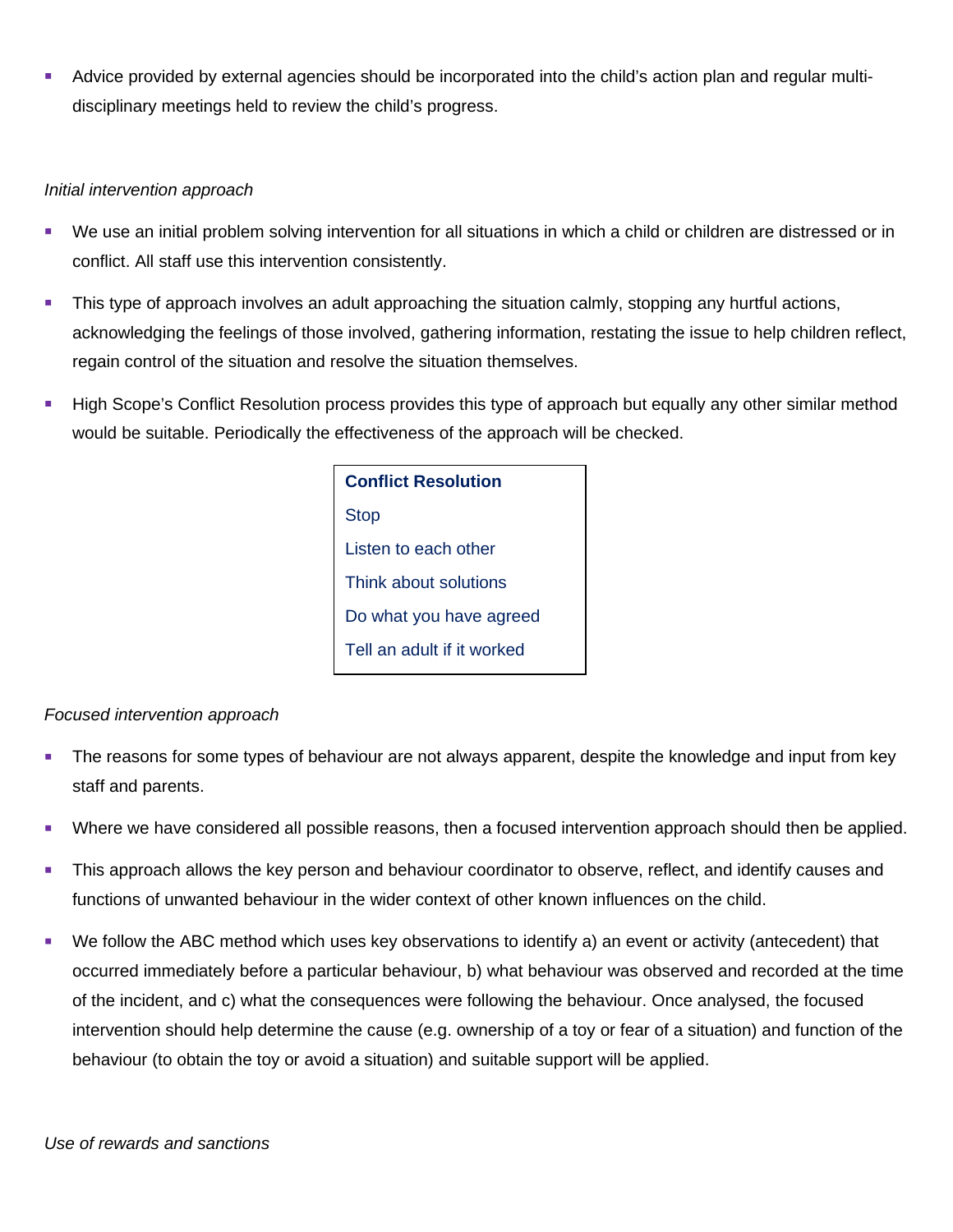- All children need consistent messages, clear boundaries and guidance to intrinsically manage their behaviour through self-reflection and control.
- Rewards such as excessive praise and stickers may provide an immediate change in the behaviour but will not teach children how to act when a 'prize' is not being given or provide the child with the skills to manage situations and their emotions. Instead, a child is taught how to be 'compliant' and respond to meet adult's own expectations in order to obtain a reward (or for fear of a sanction). If used then the type of rewards and their functions must be carefully considered before applying.
- Children should never be labelled, criticised, humiliated, punished, shouted at or isolated by removing them from the group and left alone in 'time out' or on a 'naughty chair'. However, if necessary children can be accompanied and removed from the group in order to calm down and if appropriate helped to reflect on what has happened.

## *Use of physical intervention*

- The term physical intervention is used to describe any forceful physical contact by an adult to a child such as grabbing, pulling, dragging, or any form of restraint of a child such as holding down. Where a child is upset or angry, staff will speak to them calmly, encouraging them to vent their frustration in other ways by diverting the child's attention.
- Staff should not use physical intervention or the threat of physical intervention, to manage a child's behaviour unless it is necessary to use 'reasonable force in order to prevent children from injuring themselves or others or damage property' (EYFS).'
- If 'reasonable force' has been used for any of the reasons shown above, parents are to be informed on the same day that it occurs. The intervention will be recorded as soon as possible within the child's file, which states clearly when and how parents were informed.
- Corporal (physical) punishment of any kind should never be used or threatened.

## *Challenging Behaviour/Aggression by children towards other children*

- Any aggressive behaviour by children towards other children will result in a staff member intervening immediately to challenge and prevent escalation.
- If the behaviour has been significant or may potentially have a detrimental effect on the child, the parents of the child who has been the victim of behaviour and the parents of the child who has been the perpetrator should be informed.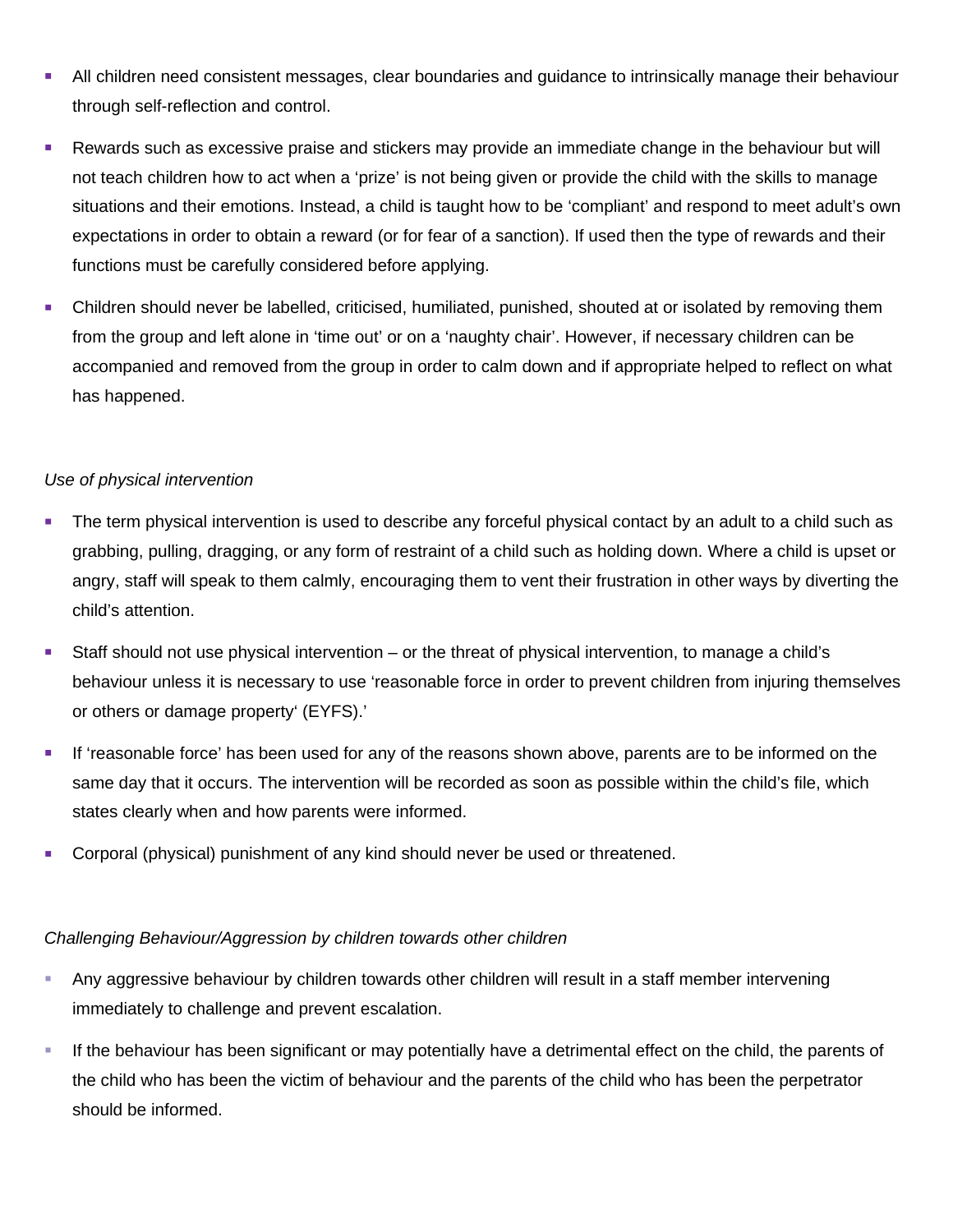- The designated person will contact children's social services if appropriate and will consider whether notifying the police if appropriate. i.e., if a child has been seriously injured, or if there is reason to believe that a child's challenging behaviour is an indication that they themselves are being abused.
- F
- The designated person will make a written record of the incident, which is kept in the child's file; in line with the *Safeguarding children, young people and vulnerable adults* policy.
- **The designated person should complete a risk assessment related to the child's challenging behaviour to** avoid any further instances.
- The designated person should meet with the parents of the child who has been affected by the behaviour to advise them of the incident and the setting's response to the incident.
- Ofsted should be notified if appropriate. i.e., if a child has been seriously injured.
- Relevant health and safety procedures and procedures for dealing with concerns and complaints should be followed.
- **Parents should also be asked to sign risk assessments where the risk assessment relates to managing the** behaviour of a specific child.

Bullying is a behaviour that both parents and practitioners worry about. Bullying is a deliberate, aggressive and repeated action, which is carried out with intent to cause harm or distress to others. It requires the child to have 'theory of mind' and a higher level of reasoning and thinking, all of which are complex skills that most three-yearolds have not yet developed (usually after the age of four along with empathy). Therefore, an outburst by a threeyear-old is more likely to be a reflection of the child's emotional well-being, their stage of development or a behaviour that they have copied from someone else.

Young children are keen observers and more likely to copy behaviours, which mimic the actions of others, especially the actions of people they have established a relationship with. These are learnt behaviours rather than premeditated behaviours because children this young do not have sufficiently sophisticated cognition to carry out the type of bullying an older child can do. Unless addressed early, this type of pre-bullying behaviour in young children can lead on to bullying behaviour later in childhood. The fear is that by labelling a child as a bully so early in life we risk influencing negative perceptions and expectations of the child which will impact on their self-image, self-esteem and may adversely affect their long term behaviour. This label can stick with the child for the rest of their life.

# *Challenging unwanted behaviour from adults in the setting*

 Settings will not tolerate behaviour from an adult which demonstrates a dislike, prejudice and/or discriminatory attitude or action towards any individual or group. This includes negativity towards groups and individuals